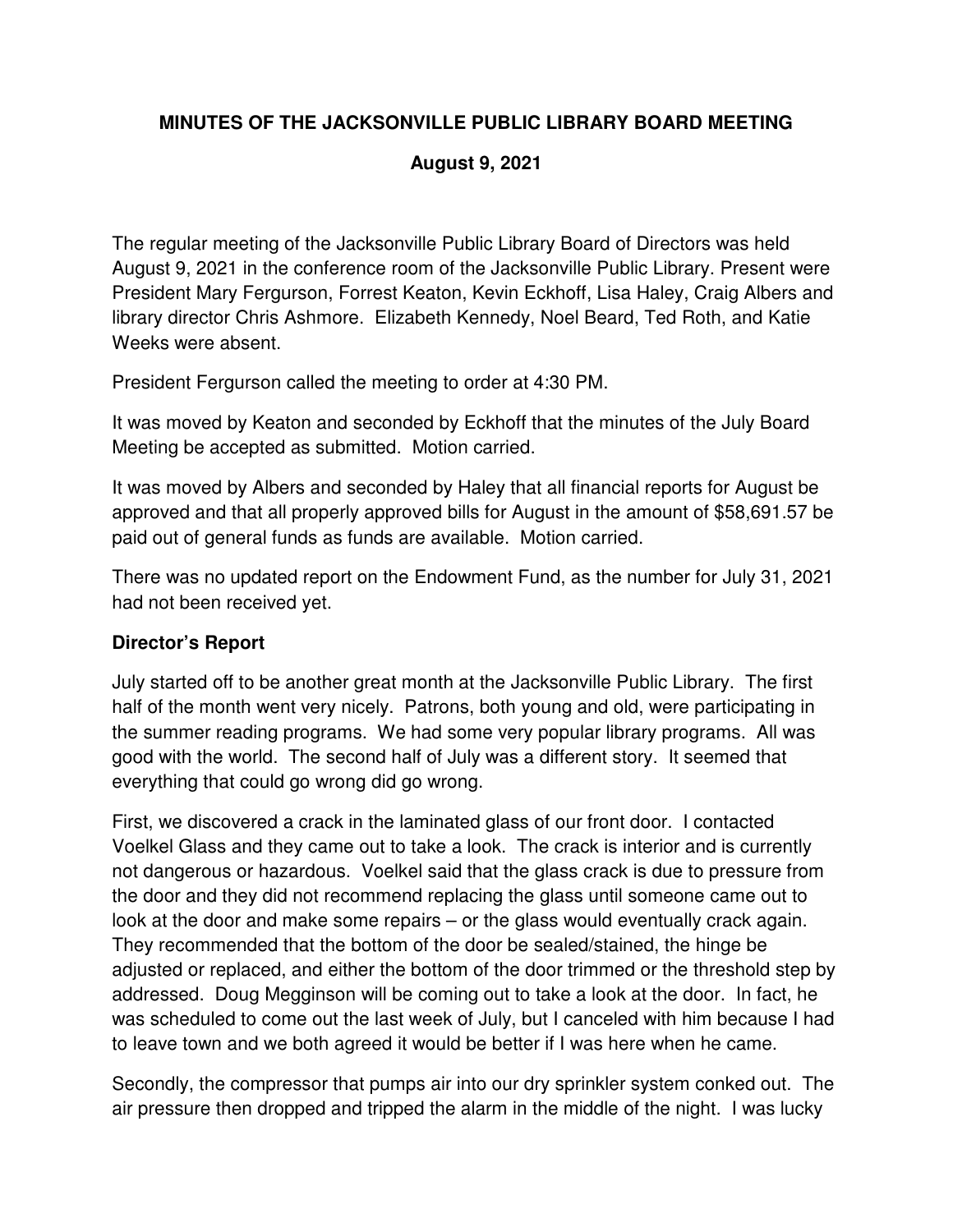enough to spend one evening from 11:30 PM until 4:30 AM here at the library while a technician was dispatched to fix the problem. The initial solution was to flood the dry sprinkler system with water until we could get a new compressor, and thus act as a wet sprinkler system until the dry system could be put back online. This worked for a while until we noticed a small drip coming through the ceiling. Two leaks were discovered in the dry system piping that were leaking water into the ceiling. It took a while to get a hold of the right person, but eventually I got someone from Johnson Controls to drain the water out of the dry sprinkler system and leave that part of our sprinkler system offline until the compressor arrives and the dry sprinkler system can be restored. The infinitesimal chances of a fire for the first time in 117 years occurring in the dry sprinkler system area was outweighed by the damage being caused by all of the water coming in. Those dry pipes, normally filled with air, are not meant to be flooded with water for that length of time. At the present time, we are waiting for some new piping to replace the pipes with the leaks and also waiting for the new compressor. When all is done, the dry sprinkler system should be back online and ready to go. In the meantime, I have an appointment with Service Master out of Mt. Sterling to take a look at any water still standing in the ceiling and assess any water damage.

Lastly, on July 22, our phone system was hacked and 28 international calls were placed to Tunisia. The Fraud department at Frontier notified me of the breach and blocked international calling. In order to restore international calling (which is not really a concern) and to make a claim to be credited for the \$4,000 dollars' worth of calls placed, we had to have a technician come out and secure the phone system against hacking. The hacking came through the voice mailbox system. After several attempts at finding the right person for the job, the phone system was secured on August 4 by a Frontier Technician, who was required to send in a list of things that had to be done to secure the system. If we have no hacks in thirty days from the securing of the system, they will process our credit request. No further hacks occurred once I had everyone change their voicemail box passwords, but the security steps were needed in order to ensure we would have no further hacks and to not be charged for the international calls. Needless to say, it is time to look into a new phone system and I will be placing initial discussions for this on the August Agenda. We should probably start with an Automation and Technology Committee meeting with Matt Martin consulting.

Each of these issues that, of course, took way longer to resolve than they should have – not due to us, but to the bureaucracy of each company we had to deal with – ran into August and I am still dealing with them to some extent. My staff, in particular Sarah and Bridget, did a great job of helping handle these issues, because of course they were ongoing when I was out of town for my father's passing and funeral, the last week of July. It was all a bit overwhelming, but I am much more confident about everything as I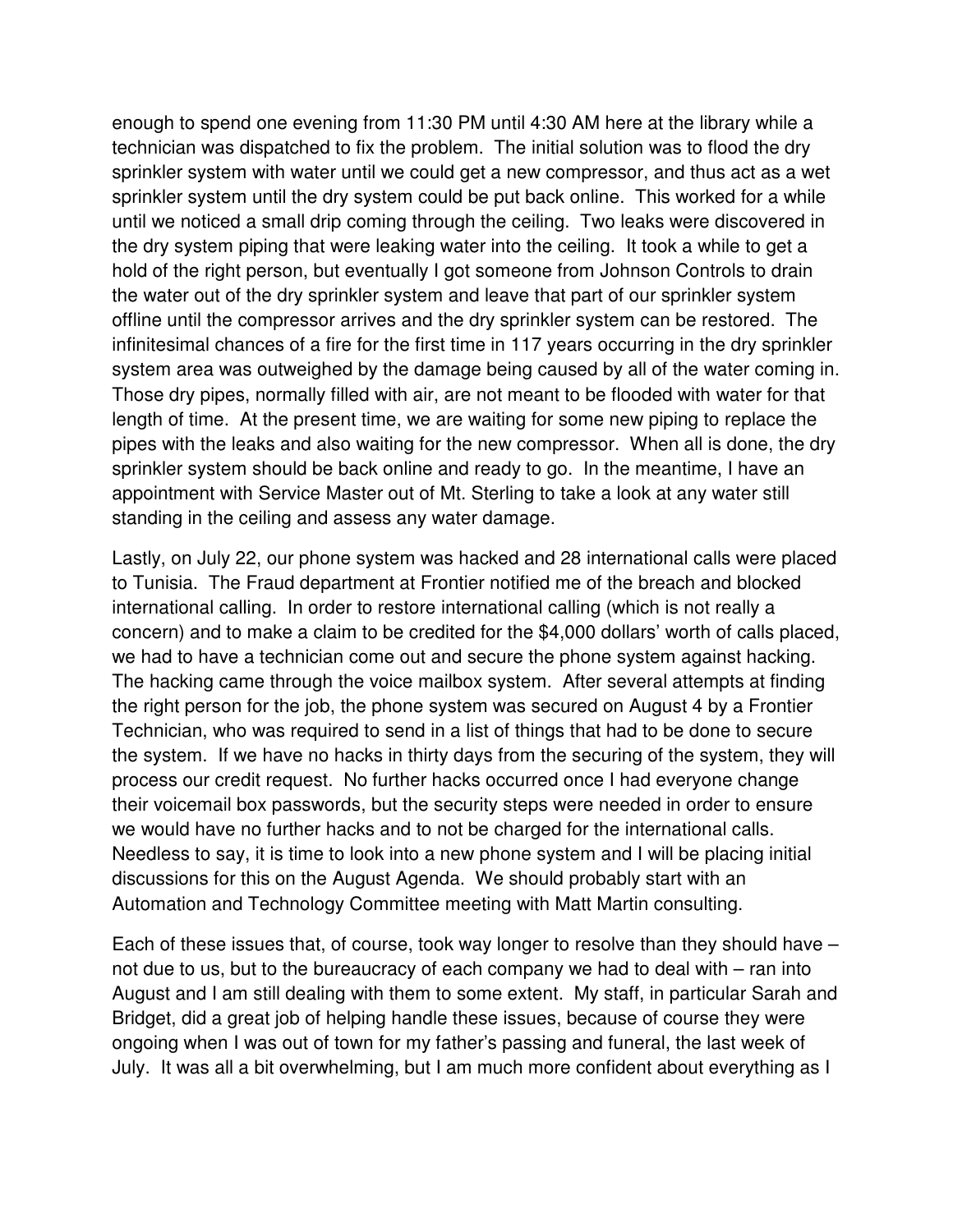write this report. We will be out some money for these issues and will determine by the bills whether to pay some of the costs from the Special Reserve Fund.

I apologize if it sound likes I am complaining. I am not. I realize that it is all part of the job. Once a decade type things like this just don't usually happen within the same couple of weeks, which was a bad time for me personally as well. On the brighter side, I had Green Works do some tree trimming in July – just getting branches that were hanging over the building, steps or walkways and making things look nicer. They do a great job. We also had our annual elevator inspection in July, which we passed. We have a year, however, to change our elevator phone to a hands free phone. Perhaps this can happen with the new phone system.

I had a couple of more interviews for the Youth Services Librarian position that I had to cancel when I was out of town. I have them rescheduled for early August and will hopefully have a hire made in August. Other tasks keeping me busy in August included Facebook and web site maintenance, event planning and maintaining the day-to-day operations of the library.

## **Adult Services**

The Adult Services department had a great month. Sarah had seven formal technology appointments and helped patrons with other daily technology questions. She continued working with Rebecca, the library's volunteer, to finish digitizing the yearbook collection. Cindy and Sarah worked together to get the Youth Services programs uploaded onto Facebook. Sarah spent time researching and promoting events and library services using social media, sending items to local media outlets, and more. Sarah also worked on research projects with patrons relating to local history and genealogy and helped with other daily reference questions. She updated the blog, social media and website as time permitted. Sarah adjusted our standing order authors by deleting authors that hadn't published books in a long while along with those who are no longer popular; she added a few authors that were becoming very popular with our patrons.

The library had two hybrid programs via Zoom and one in-person event in July. The first event was with the best-selling author Kate Moore who wrote a book of local interest about Elizabeth Packard and the State Hospital called, The Woman They Could Not Silence. The event was on Zoom and in-person here at the library via our videoconferencing equipment for those who didn't have the technology to use Zoom from home. There was a mix of people attending the event in both ways; there were around 75 attendees overall with many more watching the recording. It was one of the more successful events the library has put on; Sarah and I received much positive feedback.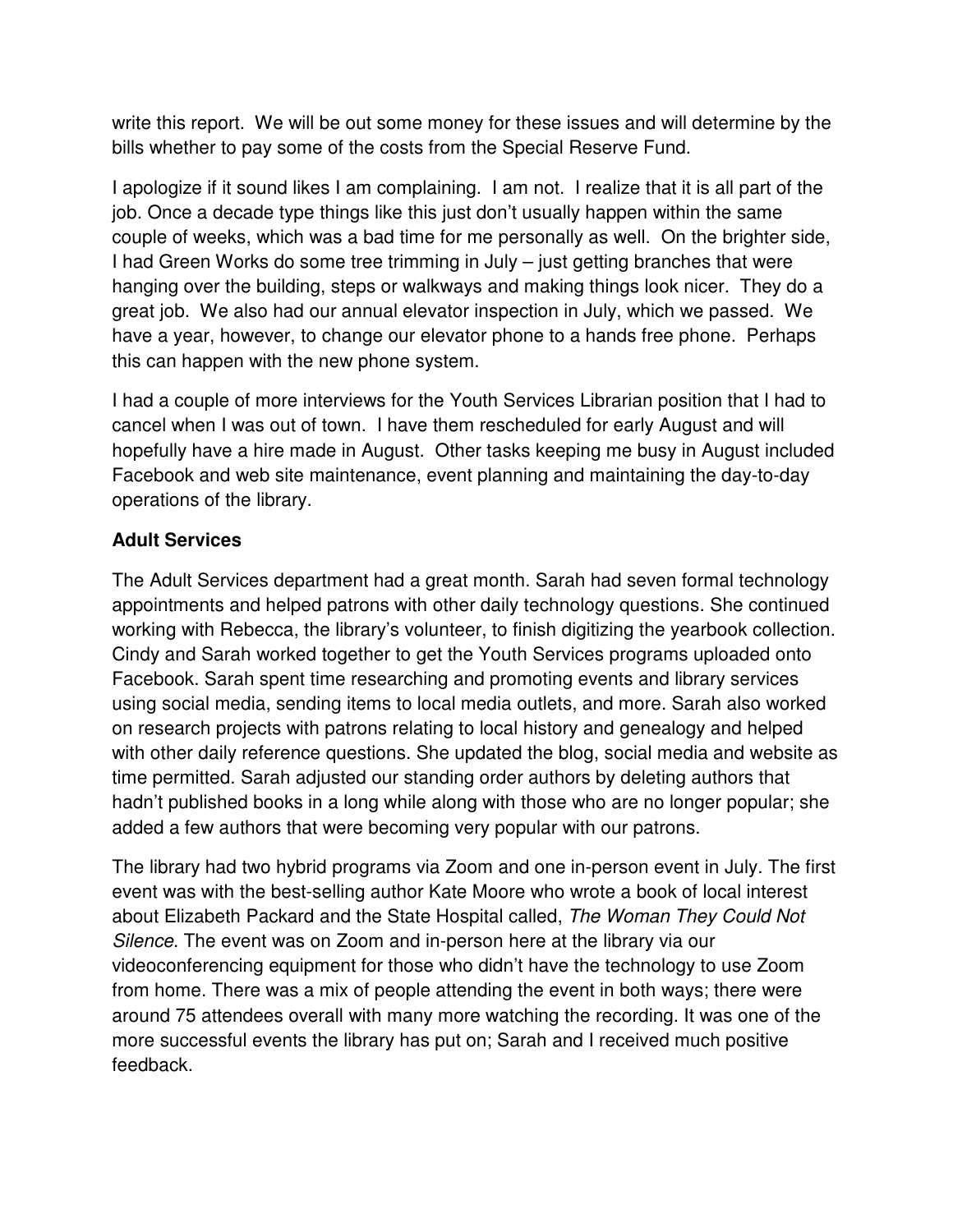The second event was also on Zoom and patrons could watch it at home or on a tablet here at the library. It was called "The History of Vintage Baseball Cards and Memorabilia." The event had moderate attendance but brought in patrons we don't always see. Patrons were able to learn all about baseball cards and get a better idea of how to value their own. The last event was a live portrayal of Thomas Jefferson presented by local teacher, David McGraw. Although the event focused largely on the founder's religious views, all aspects of his life were discussed. The event was very well-attended and well-researched.

Sarah researched items to purchase for the collection and placed book and AV orders as needed. She also put up a new display of materials. Sarah discussed the possibility of starting a new social work student internship with a few professors from Illinois College. Sarah and I will be meeting with them in August to find out more. Last but not least, Sarah attended a training event about making the most out of the library's digital collection. She discovered some good ideas for promotion and hopes to soon make use of what she learned.

## **Interlibrary Loan/Holds**

In July, there were 830 items borrowed from other libraries; 698 items lent to other libraries; and 359 reciprocal circulations.

# **Circulation Services**

The library provided wonderful service to every patron that walked in the door during the month of July. The Circulation Staff was very busy with helping people on computers, microfilm and helping with summer reading on both floors. Diane Hequet was very busy cleaning disks, fixing books, and helping patrons. Andy Mitchell was busy helping patrons and pulling books for patrons with health issues so they could just check out their books and not have to look around during Covid.

Bridget also worked on the library's Pinterest account and kept the Pinterest pages up to date. She also kept track of the ISD and ISVI books to see if they had been turned in at the student's home libraries. Bridget mailed out the overdue notices every day, comparing the information with the patron's accounts to make sure the items had not been turned in yet. She continued to work on weeding books to make room for all the new books that have been switched over. Bridget continued to put "mark the reader labels" in all the books so patrons can initial to keep track of what they have read. She had three tech appointment in July. Bridget also removed and updated patron emails based on reports sent by RSA. She also started training a new page, Patricia Mullens, who is doing great.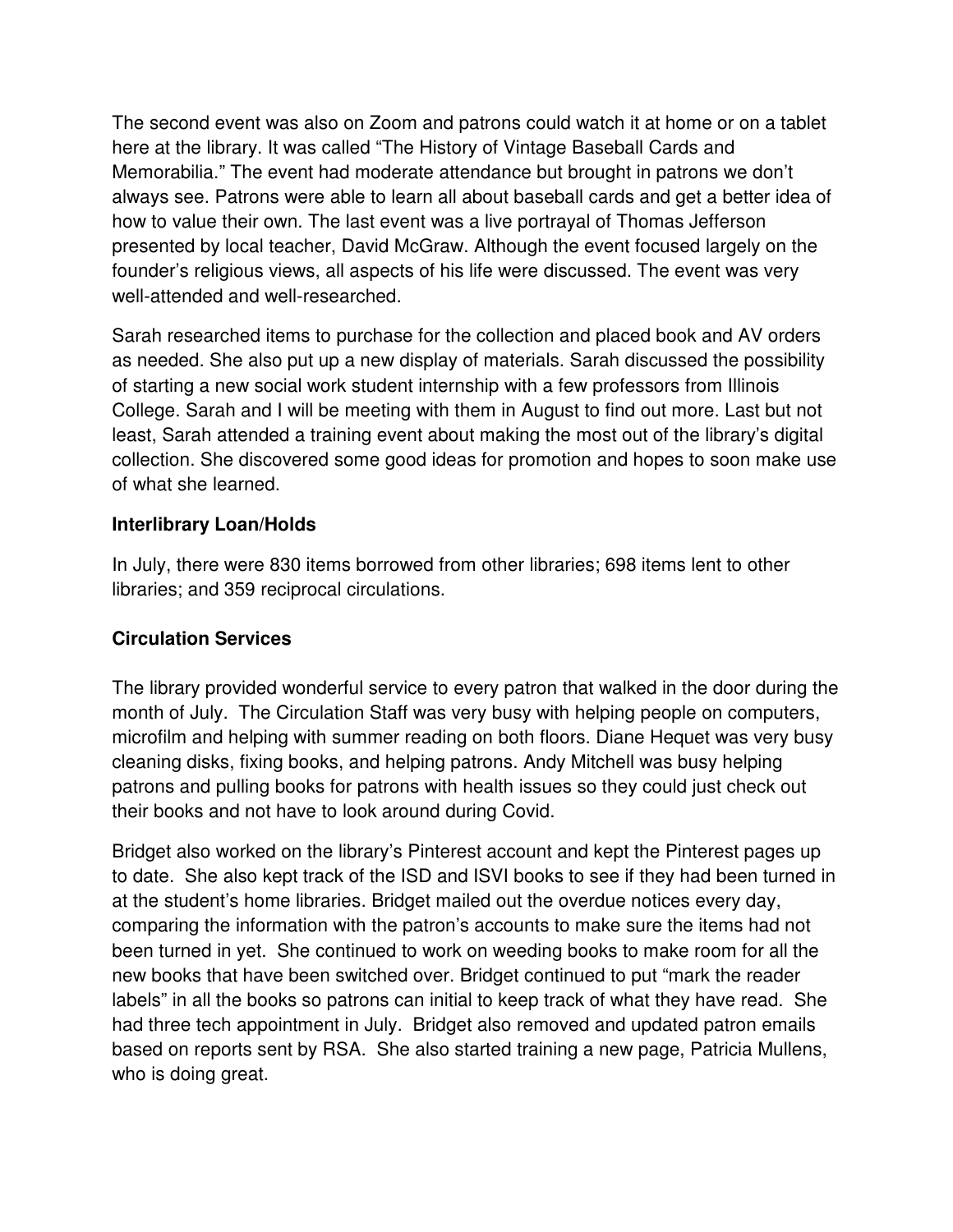Bridget and Raine worked hard every Friday with bookmobile. Bridget, Andy, Raine and I set up for the Downtown Concerts every Friday night. We had several people sign up for library cards at the concerts. We set out library news and had books that patrons could check out. We also set up a rock coloring station and had bubbles for the kids to play with. Bridget and Andy set up every other Saturday for Farmer's Market. Our patrons loved to see us and we had a few books get checked out and signed up a few people for library cards.

## **Extension Services**

In July, Outreach Services continued in the established routine, with the addition of several new homebound patrons. Activity Directors at the local assisted living facilities called Heidi for materials to support and supplement their upcoming activities.

Many new books were ordered and added to the Large Print collection, and the process of adding "Mark of the Reader" labels to the books continued.

# **Youth Services**

We wrapped up another year of Summer Reading in Youth Services. Cindy continued the Summer Reading programing with a mixture of online and in-person programming. All of the events had regular and steady attendance.

The K-5th grade top reader and Loreen Ray award winner was Jackson Ray. His brother, Benjamin Ray took second place. We had a large tie for third place and another 6 kids who tied for fourth place, so Cindy presented awards to all of them. The Pre-K top reader was Evelyn Ray, sister to Benjamin and Jackson. Second place and third place also had several people tied, so Cindy presented awards to all of them as well. Our teen program had two main winners, Eli Walker won the technology prize and Abby Mayberry won the craft prize. However, we had several others who we felt deserved a prize as well, so those were also awarded. The Grand Prize winner for the K-5th grade level was Benjamin Ray. He won the trip to Chicago for four. The Pre-K Grand Prize winner was Nelly Walker. She won passes to Ergadoozy in Springfield.

This was Cindy's last Summer Reading in Jacksonville and she would like to thank everyone for their help and participation over her thirteen years and for making her time here a wonderful experience. It is a bittersweet time for her. She is looking forward to the future, but will miss the friendships and support she had at the Jacksonville Public Library.

# **Technical Services**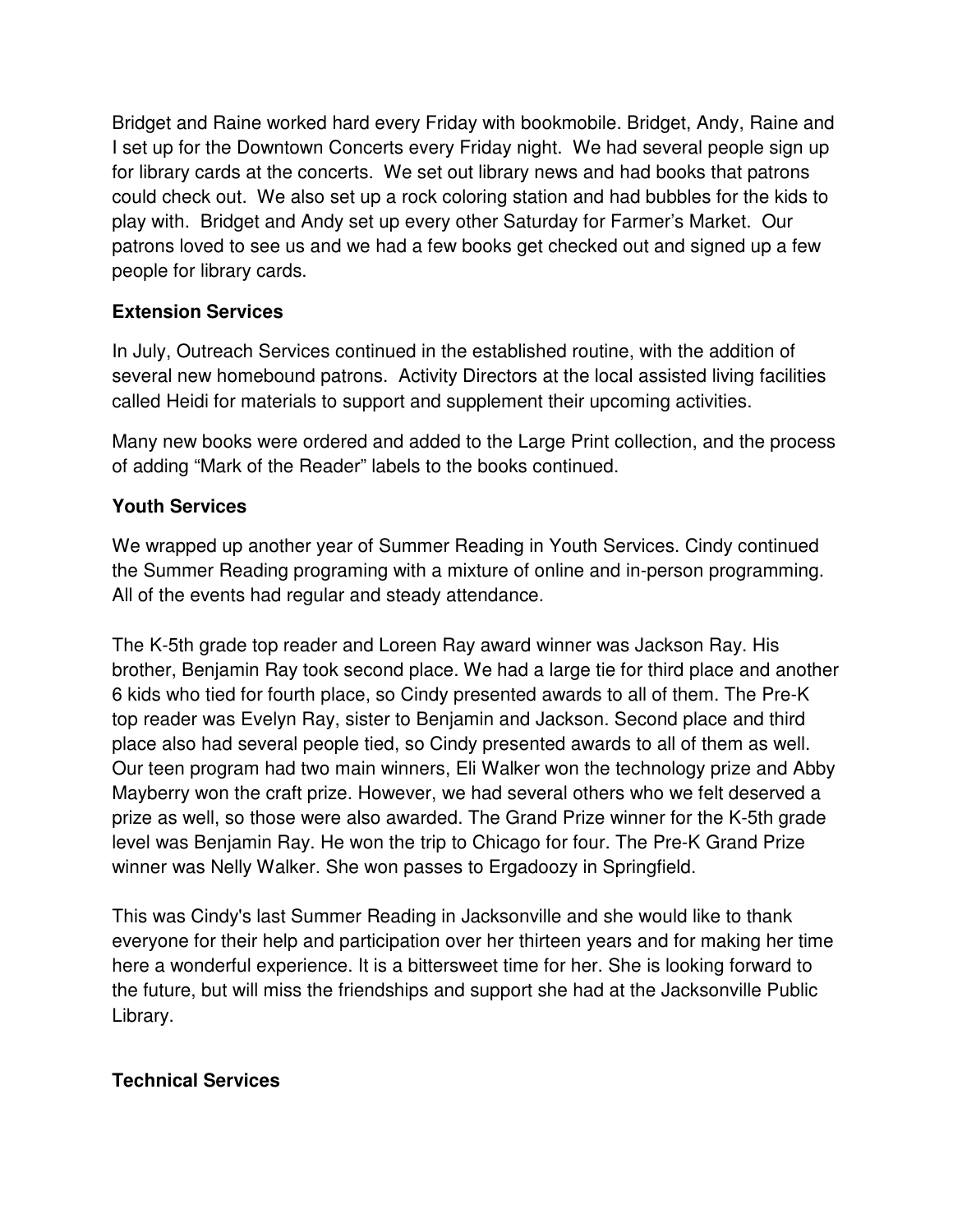Things continued to operate smoothly in Technical Services. Lauren did a great job with cataloging, and was ably assisted by Linda.

## **COMMITTEE REPORTS**

## **Automation/Technology**

Ashmore reported that he would contact Beard about whether to schedule a committee meeting to discuss a new phone system.

#### **Building and Grounds**

None

**Finance** 

None

#### **Personnel**

Ashmore updated the board on the search for a new Youth Services Librarian.

#### **Public Relations**

None

# **FRIENDS OF THE LIBRARY**

Ashmore reported on the Friends of the Library July Board Meeting.

#### **RAILS/RSA**

None

#### **Old Business**

None

#### **New Business**

The board discussed the new CDC and State of Illinois recommendation that all persons in indoor public places where a mask, regardless of vaccination status. It was decided not to begin requiring masks in the library for the fully vaccinated, as long as this remained a recommendation as opposed to a mandate. Signs, however, will be placed at the entrances and around the library, notifying patrons of the recommendation.